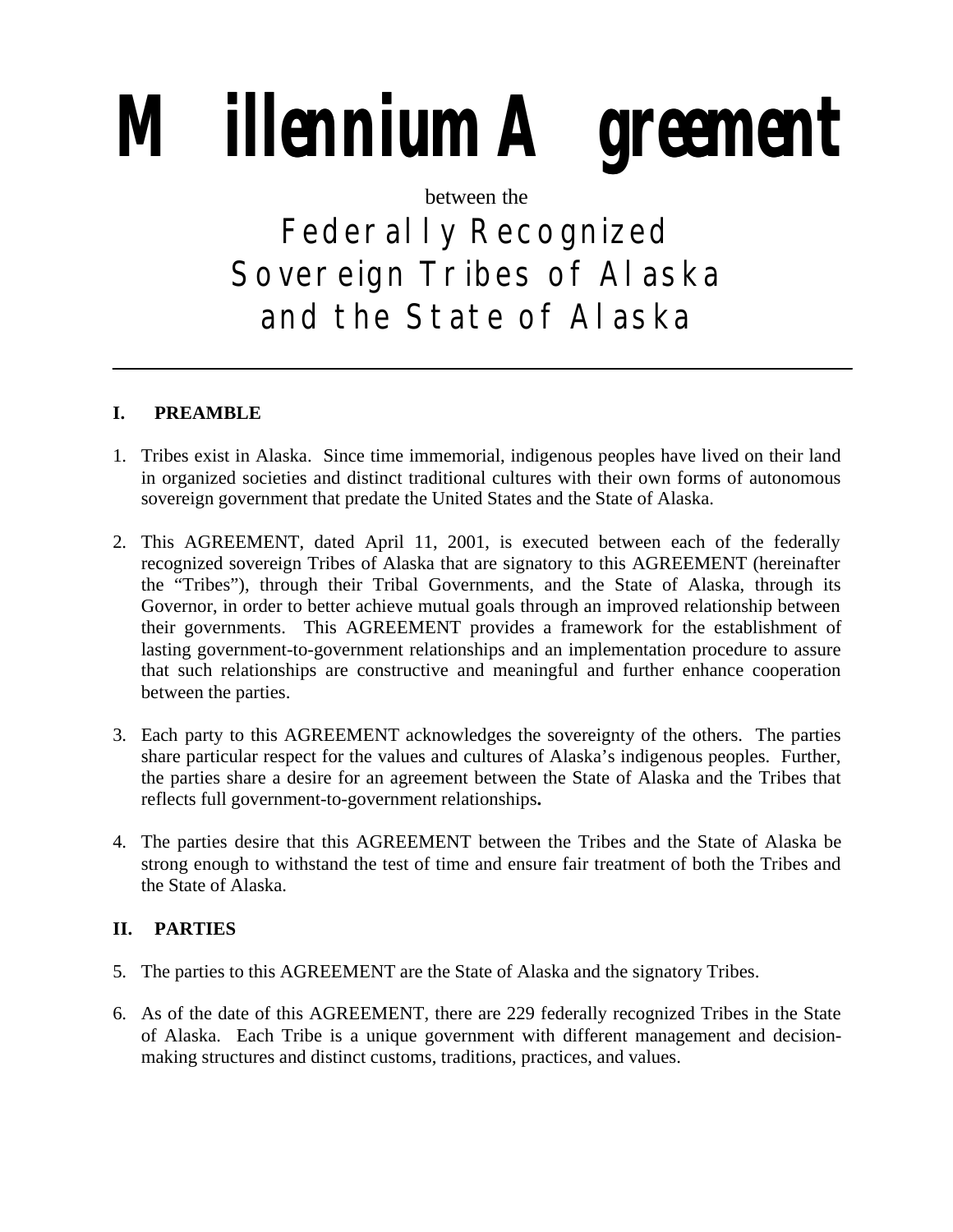7. The State of Alaska is organized into three branches of government: executive, legislative, and judicial. The executive branch is divided into principal departments under the authority of the Governor.

# **III. GUIDING PRINCIPLES**

- 8. The following guiding principles shall facilitate the development of government-togovernment relationships between the Tribes and the State of Alaska:
	- (a) The Tribes have the right to self-governance and self-determination. The Tribes have the right to determine their own political structures and to select their Tribal representatives in accordance with their respective Tribal constitutions, customs, traditions, and laws.
	- (b) The government-to-government relationships between the State of Alaska and the Tribes shall be predicated on equal dignity, mutual respect, and free and informed consent.
	- (c) As a matter of courtesy between governments, the State of Alaska and the Tribes agree to inform one another, at the earliest opportunity, of matters or proposed actions that may significantly affect the other.
	- (d) The parties have the right to determine their own relationships in a spirit of peaceful coexistence, mutual respect, and understanding.
	- (e) In the exercise of their respective political authority, the parties will respect fundamental human rights and freedoms.

# **IV. PURPOSES**

- 9. This AGREEMENT confirms the commitment by the parties to overcome any and all impediments to a more constructive dialogue and to implement government-to-government relationships. The objectives of this AGREEMENT include (1) enhancing and improving communication between the parties, (2) facilitating the resolution of issues to avoid potentially adverse effects on any party, and (3) working toward greater public recognition, respect, and support for Tribal self-governance and self-determination.
- 10. This AGREEMENT is intended to build confidence among the parties in the government-togovernment relationships by outlining a process for its implementation. It is also intended to solidify such relationships within the respective political structures of the parties. The parties will strive to reinforce the government-to-government relationships through consultation and agreement on matters of mutual concern. This AGREEMENT does not, in itself, address substantive issues.
- 11. The parties commit to the full implementation, effectiveness, and permanence of this AGREEMENT. The parties further commit, through these government-to-government relationships, to provide more efficient, improved, and beneficial services to all Alaskans and, in particular, to Tribal members/citizens. This AGREEMENT provides the foundation and framework for further and more specific agreements between two or more of the parties outlining methods, mechanisms, and policies to address and resolve matters of concern to the Tribes.
- 12. In furthering the objective of positive government-to-government relationships, the State of Alaska acknowledges that: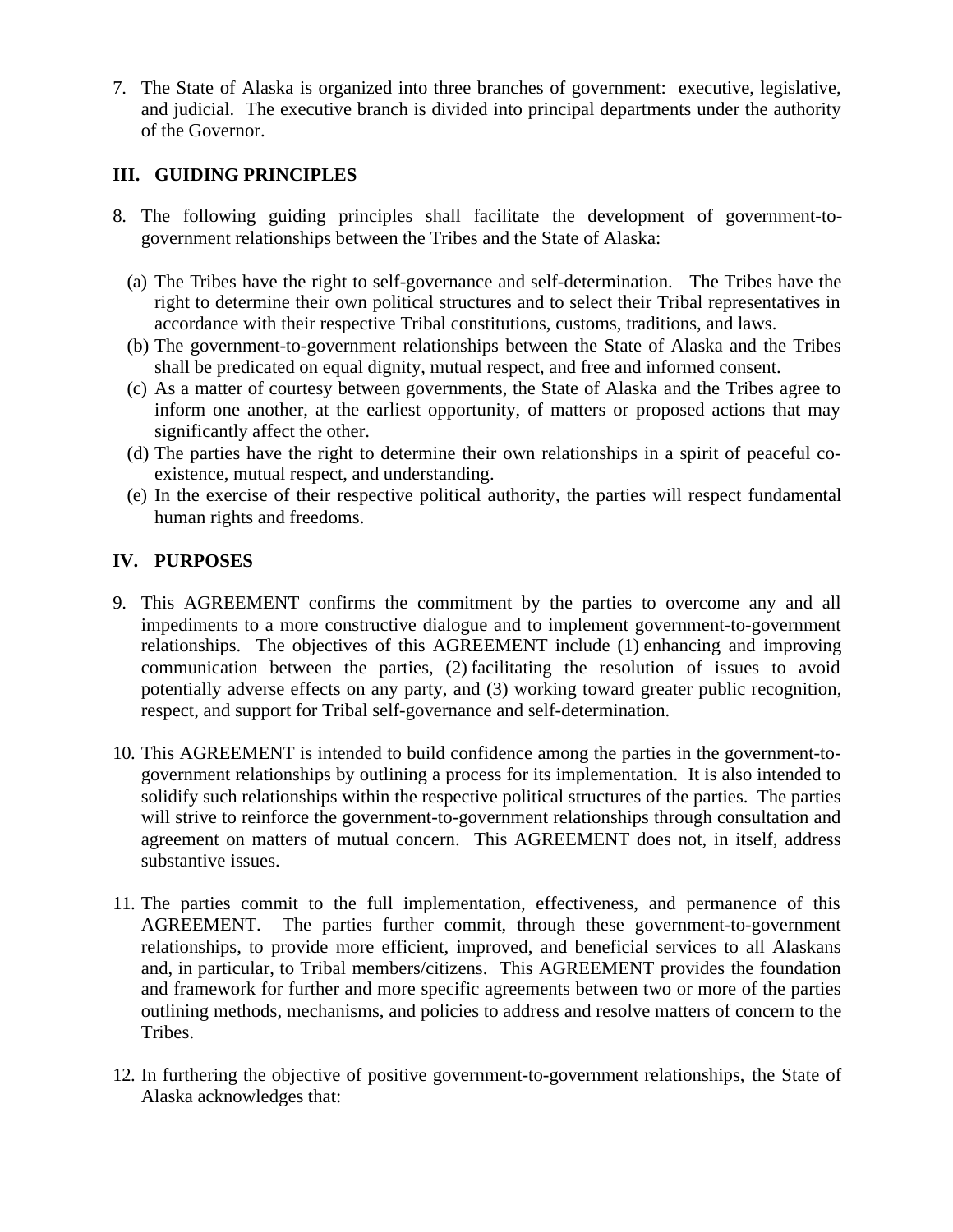- (a) Each Tribe has its own independent form of government and exercises inherent sovereign authority;
- (b) Actions undertaken by the State of Alaska in relation to the Tribes must be implemented in an informed and sensitive manner, respectful of Tribal sovereignty and Alaska Native traditional and cultural values, beliefs, and principles; and
- (c) The development of strong, reliable government-to-government relationships between the State of Alaska and the Tribes will be beneficial to all Alaskans.
- 13. In furthering the objective of positive government-to-government relationships, the Tribes acknowledge that:
- (a) The State of Alaska operates under the authority given by the United States Constitution, the Alaska Constitution, and state laws and regulations;
- (b) The State of Alaska has a major responsibility to provide for the health, safety, and welfare of all Alaskans;
- (c) Actions taken by the Tribes that affect or may affect non-Tribal members must be implemented in an informed and sensitive manner, respectful of individual rights; and
- (d) The development of strong, reliable government-to-government relationships between the Tribes and the State of Alaska will benefit all Alaskans.
- 14. The parties recognize that implementation of this AGREEMENT requires a comprehensive educational effort to promote understanding of the government-to-government relationships within their own governmental organizations and with the general public.

# **V. IMPLEMENTATION PROCESS AND RESPONSIBILITIES**

15. This AGREEMENT commits the parties to the following tasks:

#### **A. Accountability, Education, and Consultation**

- 16. The parties shall ensure that officials working to resolve issues of mutual concern will act in a manner consistent with the spirit, intent, and purposes of this AGREEMENT. Each Tribe and the State shall develop an effective process to permit representatives of the other to provide meaningful and timely input on matters that significantly or uniquely affect that government. Consultations carried on in application of this AGREEMENT shall be undertaken in good faith and in a form appropriate to the circumstances. In working to resolve these issues of mutual concern, the parties will strive to achieve consensus, agreement, or or mutual consent.
- 17. The Governor has designated his chief of staff to be responsible and accountable for the State of Alaska's implementation of this AGREEMENT, including interdepartmental coordination. State department heads are accountable to the Governor through the chief of staff for the related services and activities of their respective departments.
- 18. The Office of the Governor will assist the chief of staff in implementing this AGREEMENT by providing State department heads with information to educate their employees and constituent groups about the requirements of, and principles for, upholding the governmentto-government relationships.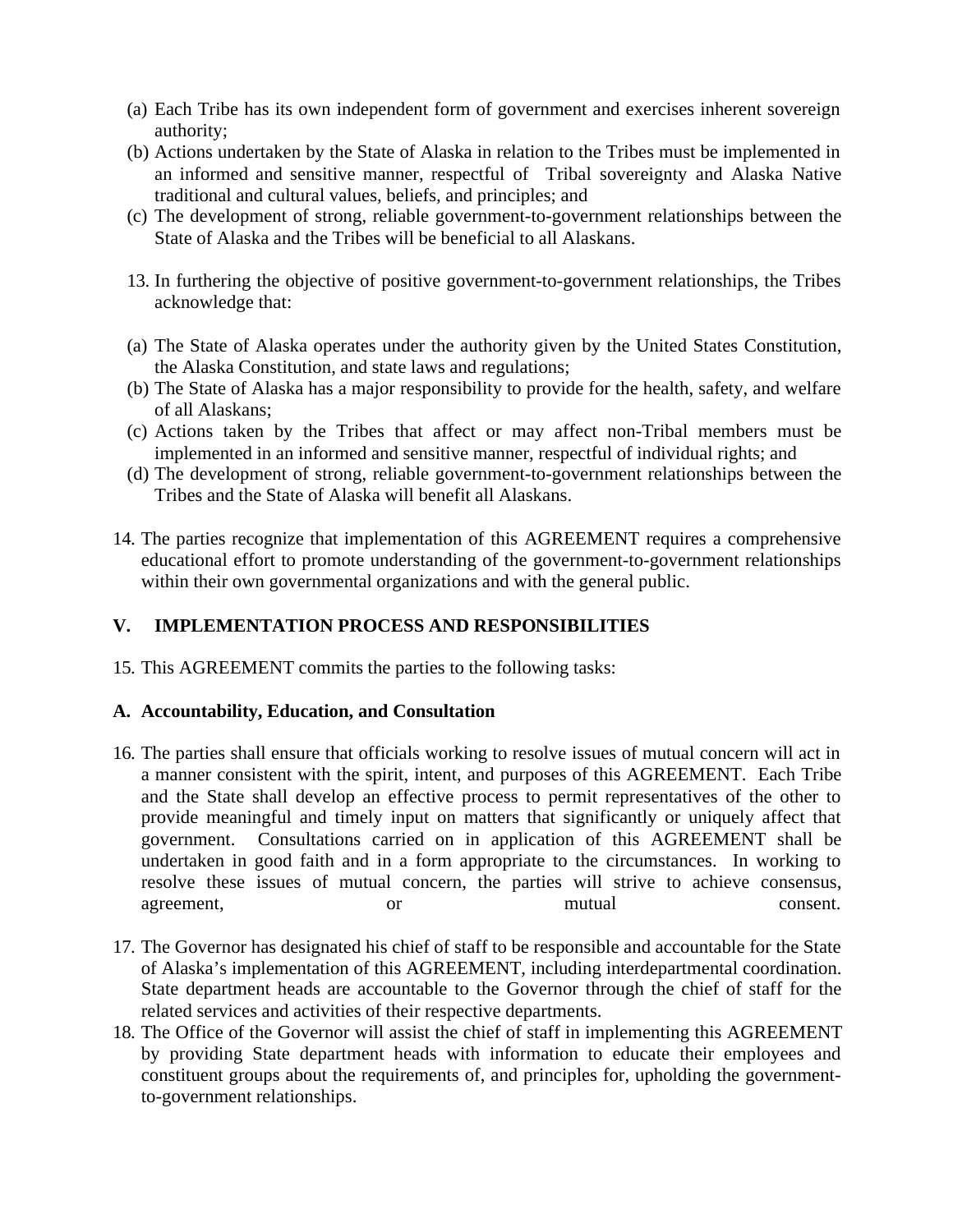- 19. Each Tribe also recognizes that a system of responsibility and accountability within its governmental departments is essential to successful implementation of this AGREEMENT, and each Tribe will designate an official to be responsible and accountable for its own implementation of this AGREEMENT.
- 20. As a component of the system of responsibility and accountability within the State and Tribal governments, the parties will review and evaluate the implementation of the provisions of this AGREEMENT at the annual meeting of the State-Tribal Forum, described in Paragraph 21 below. Authors selected by both the Tribes and the State of Alaska will prepare a management report summarizing this evaluation; the report will include mutually acceptable strategies and agreements to outline tasks, overcome obstacles, and achieve specific goals.

#### **B. State-Tribal Forum**

- 21. The parties recognize the need for ongoing dialogue, at the highest level, between the Tribes and the State of Alaska. Therefore, a permanent State-Tribal Forum will be established to initiate and maintain such dialogue. The State-Tribal Forum shall include Tribal government political leaders or their designees and the Governor or his designee and appropriate cabinet officials. The Governor will invite the participation of representatives from the legislative and judicial branches of state government to enhance their participation in the process of creating government-to-government relationships between the State of Alaska and the Tribes. The State-Tribal Forum shall be held at least once annually.
- 22. The parties to this AGREEMENT will set a date for the first State-Tribal Forum within 60 days of the initial signing of this AGREEMENT.
- 23. At the first State-Tribal Forum following execution of this AGREEMENT, the parties shall establish "working groups" in order to facilitate interdepartmental dialogue and coordination with Tribal government representatives on issues that are relevant to more than one State department or agency. The working groups shall meet at least twice a year and report annually to the Governor and the Tribes at the State-Tribal Forum.

#### **C. Oversight Office, Council, or Commission**

- 24. The parties recognize the need for a centralized office, council, or commission to oversee Tribal-State relations. The functions of this body shall include, but not be limited to, the following:
	- (a) Review, monitor, and recommend policies on issues related to Tribal-State relations;
	- (b) Work toward greater understanding, tolerance, sensitivity, and awareness among Alaska's peoples and between Tribal and State government officials and representatives;
	- (c) Compile and disseminate information about Tribal and State government services;
	- (d) Develop and sponsor programs to inform Tribal members/citizens and non-Tribal citizens of the services available to them and to make Tribal needs and concerns known to the public and private agencies whose programs and activities serve or affect them;
	- (e) Encourage and support public and private agencies to expand and improve their services for Tribal members/citizens;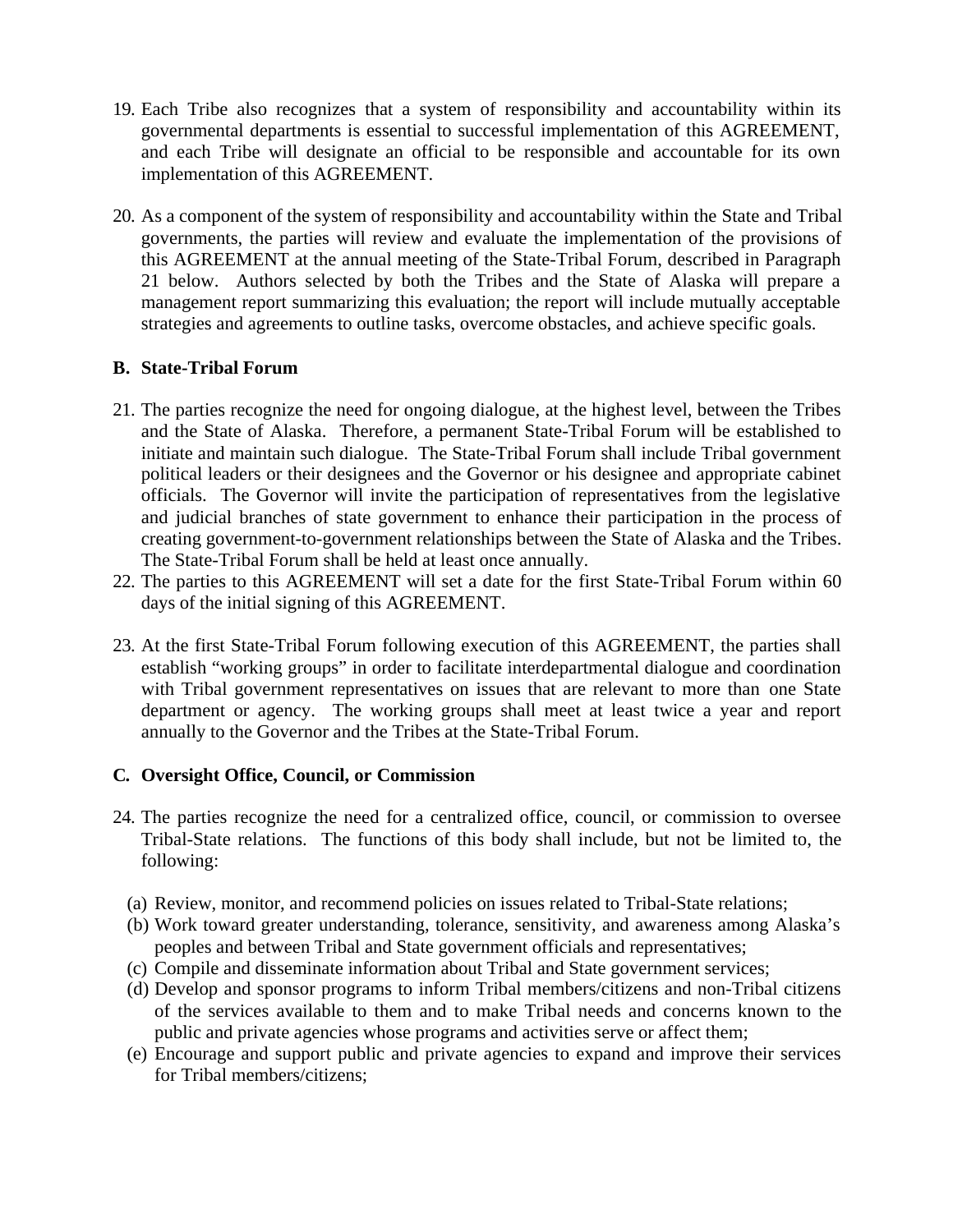- (f) Assess effects of state programs on Tribes and Tribal members/citizens and make recommendations to the appropriate agencies, as well as periodic follow-up of such agencies and programs;
- (g) Promote increased participation by Tribal members/citizens in State government affairs; and
- (h) Report to the Tribes, the Governor, and the Alaska State Legislature on all matters of concern under the AGREEMENT.
- 25. In order to develop such an office, council, or commission, the parties shall establish a temporary committee for the sole purpose of researching and developing proposals or guidelines for how such a body may be constituted, structured, and governed. The committee will be comprised of no less than four State officials and four Tribal officials. The committee will complete its recommendations within 90 days of the initial signing of this AGREEMENT. The committee will seek public comment before finalizing its recommendations. The parties agree that efforts will be made to consult with State legislators in order to increase, improve, and enhance legislative participation in Tribal-State relations.

#### **D. Procedures, Protocols, and Key Contacts**

- 26. The parties recognize that there is a need to develop mechanisms for ongoing clear, consistent, and direct dialogue between the Tribes and State departments on a variety of issues in order to give full effect to the government-to-government relationships.
- 27. Cabinet officials, in consultation with Tribal Government leaders or their designees, will establish protocols and procedures within their respective agencies to implement this AGREEMENT. These protocols and procedures should ensure mutual consultation on matters that significantly affect concerned parties. Once these protocols and procedures have been adopted, all supervisory and management-level employees in State departments shall be informed of their provisions.
- 28. Tribal governments are encouraged to share their current tribal structures, methods of decision-making, procedures, and the names of relevant tribal personnel with the State.
- 29. Each party shall identify "key contacts" in its respective government for coordination between the State of Alaska and the Tribes to ensure the promotion of dialogue between State departments and the Tribes.

#### **E. Coordination of AGREEMENT Implementation**

30. The parties agree to work with the Alaska Inter-Tribal Council (AI-TC) to provide logistical support, coordination, and facilitation of meetings of the parties.

# **VI. SOVEREIGNTY AND DISCLAIMERS**

31. In executing this AGREEMENT, no party waives any rights, including treaty rights, immunities, sovereign immunities, or jurisdiction it may possess. This AGREEMENT in no way diminishes any rights or protections afforded any persons or entities, whether parties or